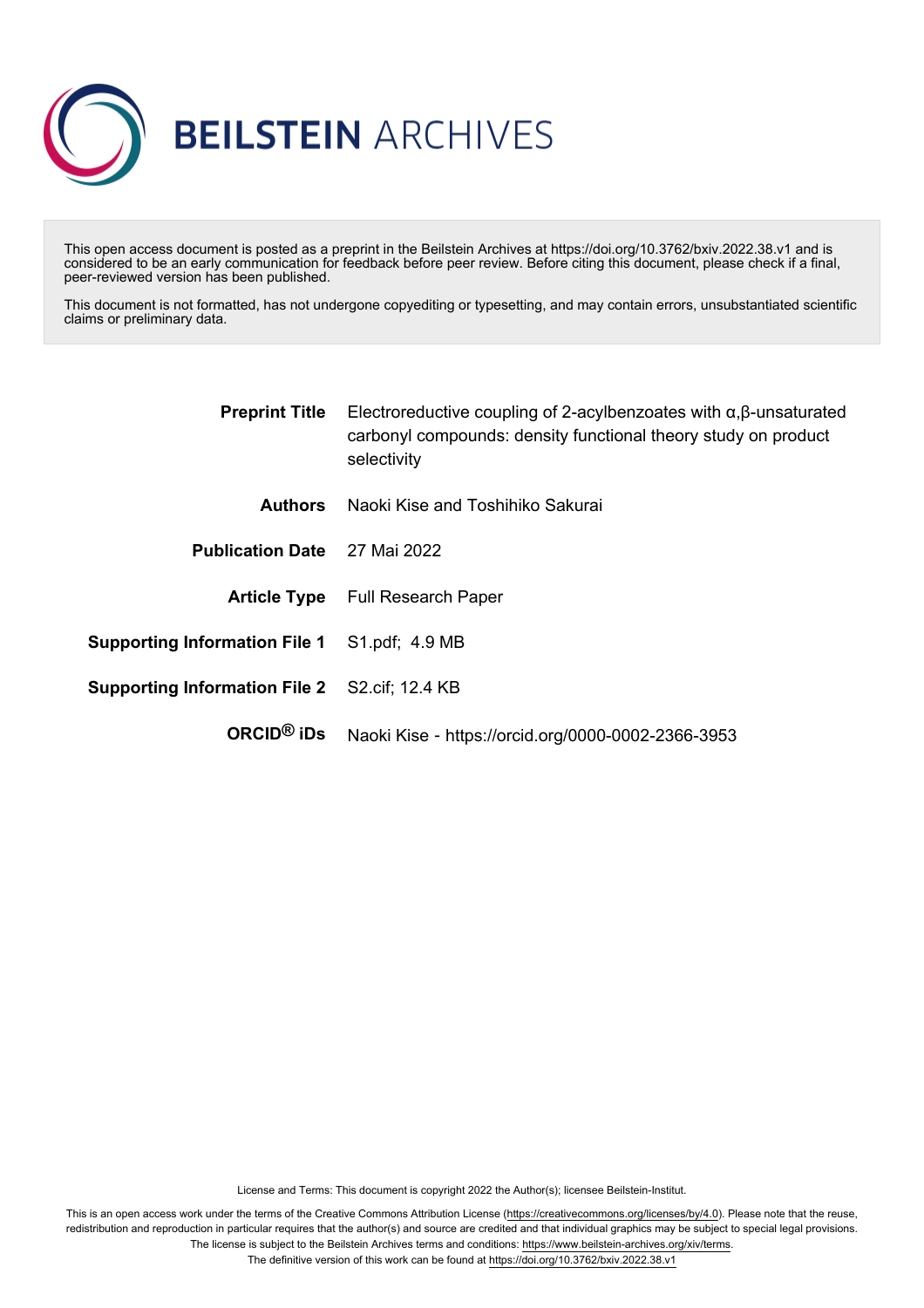# **Electroreductive coupling of 2-acylbenzoates with α,βunsaturated carbonyl compounds: density functional theory study on product selectivity**

Naoki Kise\* and Toshihiko Sakurai

Address: Department of Chemistry and Biotechnology, Graduate School of Engineering, Tottori University, 4-101, Koyama-cho Minami, Tottori 680-8552

Email: Naoki Kise\* - kise@tottori-u.ac.jp

\* Corresponding author

#### **Abstract**

The electroreductive coupling of 2-acylbenzoates with acrylonitrile in the presence of TMSCl and successive treatment with 1 M HCl gave 2-cyanonaphthalen-1-ols or 3-(3 cyanoethyl)phthalides. On the other hand, the reaction of 2-acylbenzoates with methyl vinyl ketone under the same conditions produced 3-(3-oxobutyl)phthalides as the sole products. What determines the product selectivity was studied using the DFT calculations.

#### **Keywords**

2-acylbenzoates; chlorotrimethylsilane; 3-(3-cyanoethyl)phthalides, 2-cyanonaphthalen-1 ols; electroductive coupling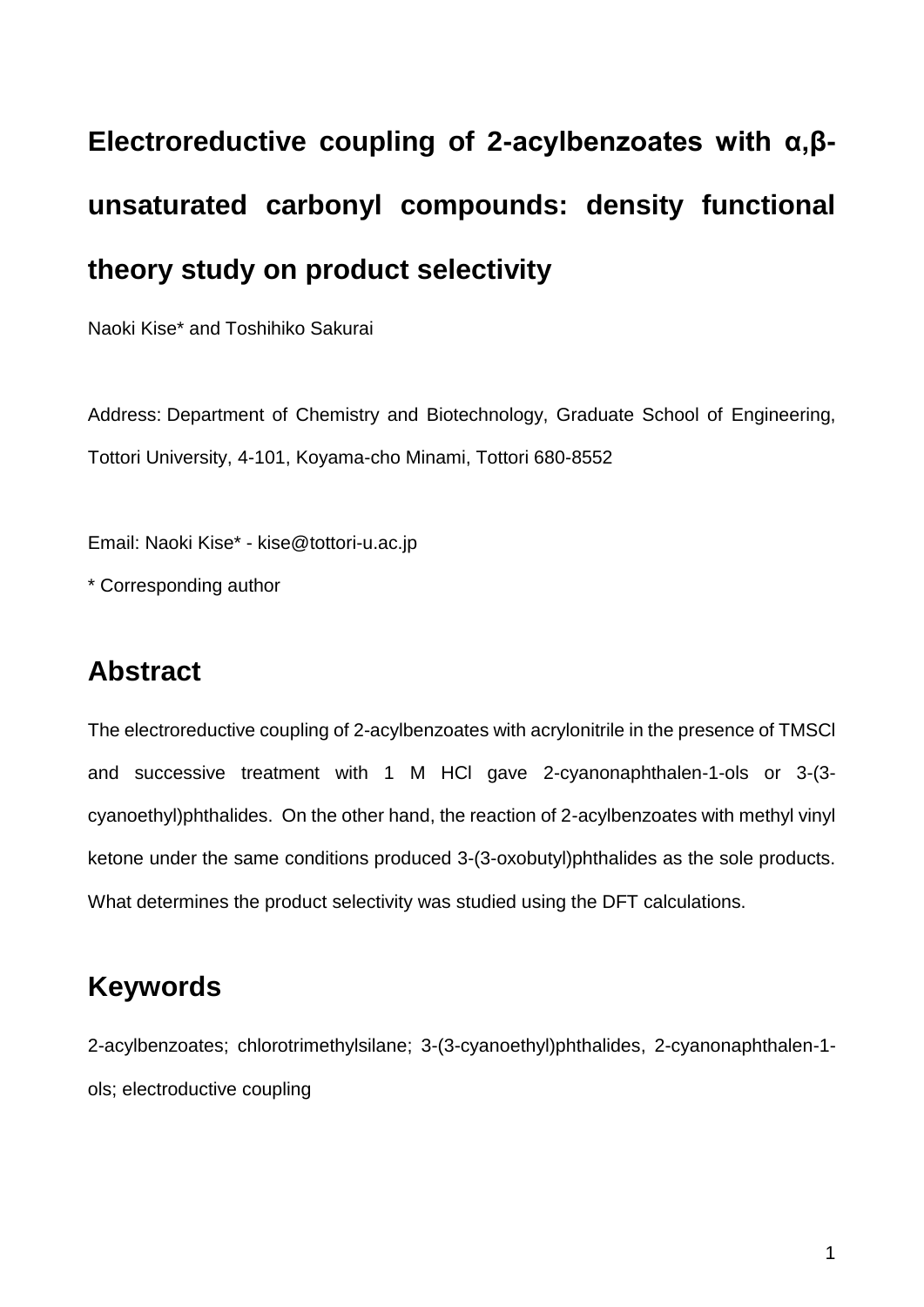#### **Introduction**

Electroreductive coupling between carbon-hetero atom and carbon-carbon double bonds is one of the promising methods for carbon-carbon formation [1-4]. Recently, we reported the electroreductive coupling of phthalic anhydrides with α,β-unsaturated carbonyl compounds in the presence of chlorotrimethylsilane (TMSCl) and subsequent treatment with 1 M HCl gave 1,4-dihydroxynaphthalenes and 2-methyl-2,3-dihydronaphthalene-1,4-diones (Scheme 1) [5]. In addition, we disclosed that the electroreduction of phthalimides with  $\alpha, \beta$ unsaturated carbonyl compounds under the same conditions and subsequent treatment with trifluoroacetic acid (TFA) produced 3- and 2-substituted 4-aminonaphthalen-1-ols (Scheme 2) [6]. In this context, we report here that the electroreduction of *o*-acylbenzoates **1** with acrylonitrile (**2a**) in the presence of TMSCl and subsequent treatment with 1 M HCl gave 2 cyanonaphthalen-1-ols **3** or 3-(3-cyanoethyl)phthalides **4** (Scheme 3). The product selectivity depended on the position of the methoxy substituents on the aromatic ring in **1**. On the other hand, 3-(3-oxobutyl)phthalides **5** were obtained by the reaction of **1** with methyl vinyl ketone (**2b**)c as the sole products (Scheme 3). The synthesis of naththalene-1-ols [7- 9] and 3-substituted phthalides [11-16] is attracting much attention, since bioactive compounds possessing these structures are known. This method has the potential to be applied to synthesize bioactive 2-cyanonaphthalen-1-ols [8,9] and 3-substituted phthalides [12-16]. Reaction mechanisms of the electroreductive coupling of **1** with **2** and subsequent rearrangement to **3** were also discussed. In particular, the latter mechanism was studied using density functional theory (DFT) calculations and it was suggested that the ΔG for the cyclization step of intermediate enolate anion determines the product selectivity.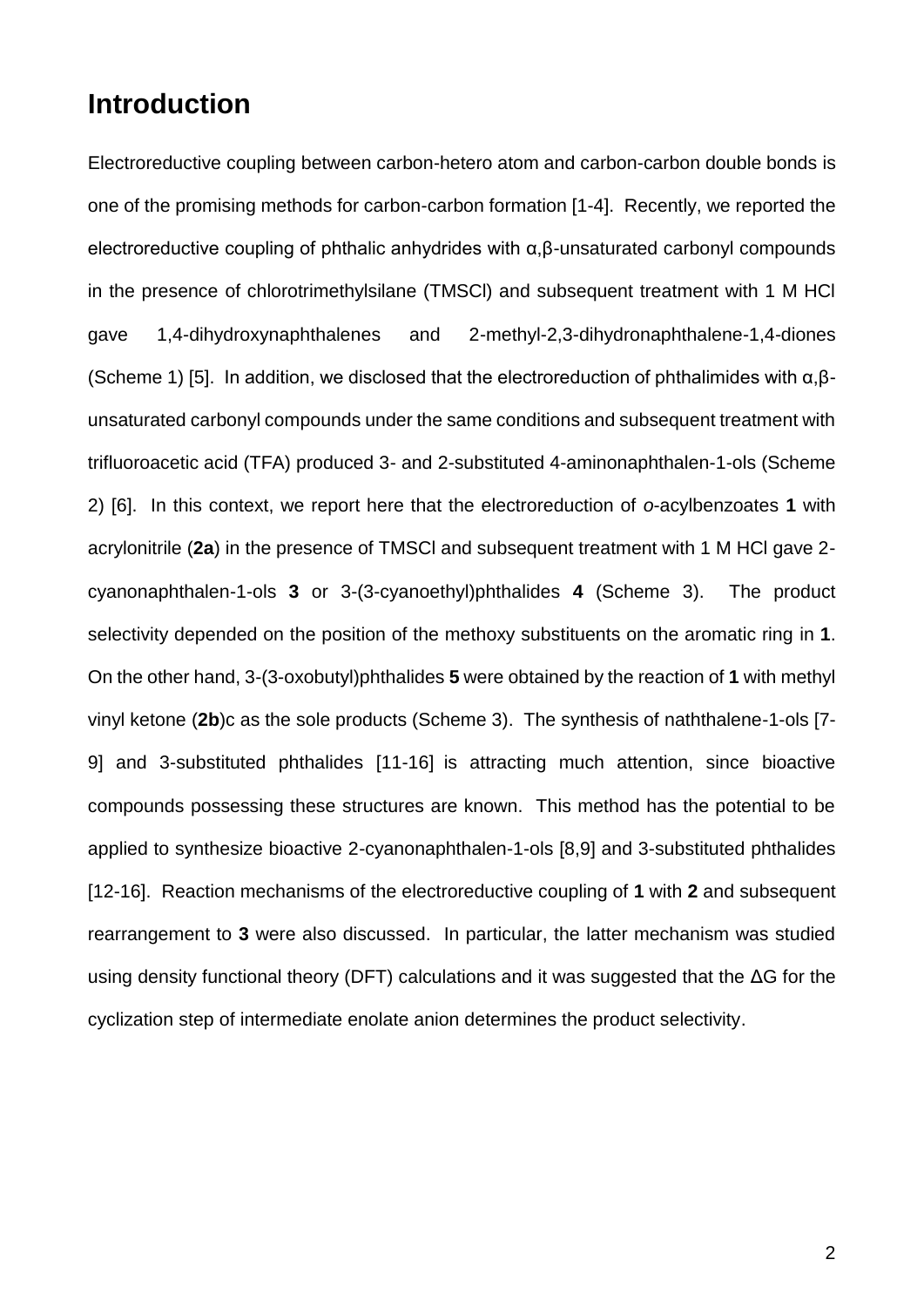

**Scheme 1:** Electroreductive coupling of phthalic anhydrides with α,β-unsaturated carbonyl compounds and subsequent treatment with 1 M HCl (Previous work).



**Scheme 2:** Electroreductive coupling of phthalimides with α,β-unsaturated compounds and subsequent treatment with TFA (Previous work).



**Scheme 3:** Electroreductive coupling of 2-acylbenzoates with α,β-unsaturated carbonyl compounds and subsequent treatment with 1 M HCl (This work).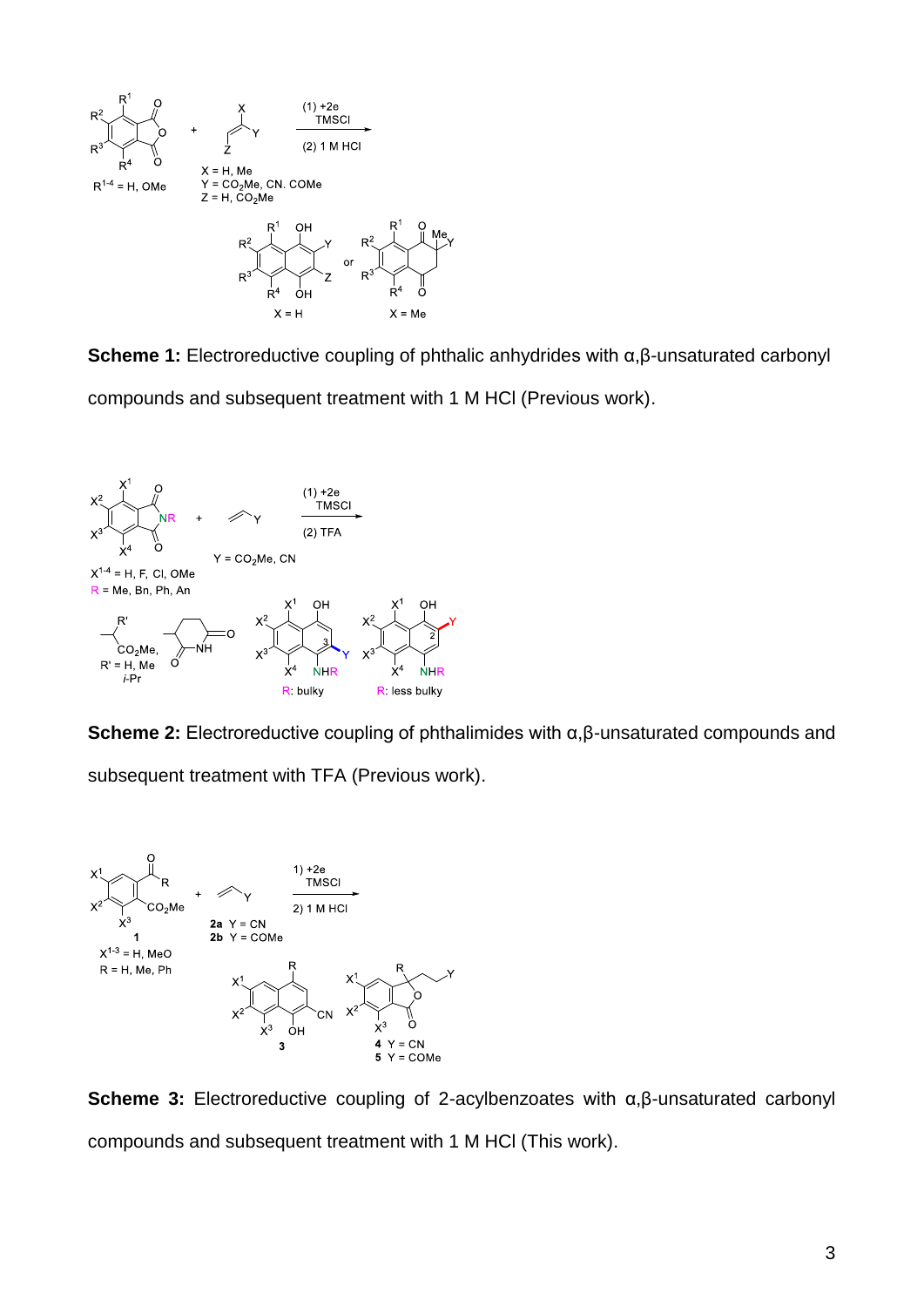#### **Results and Discussion**

The electroreduction of methyl 2-formylbenzoate (**1a**) with **2a** was carried out in 0.3 M Bu4NClO4/THF in the presence of TMSCl at 0.1 A (2.5 *F*/mol). From the crude product, cyclized product **6a** was obtained by column chromatography as a complex mixture of stereoisomers. Since **6a** could not be purified, it was treated with 1 M HCl/dioxane (1:1) at 25 °C for 1 h to give desilylated **7a** in 78% yield (2 steps) as a mixture of two diastereomers (78:22 dr). Dehydration of **7a** in refluxing toluene in the presence of *cat.* PPTS produced 2 cyanonaphthalene-1-ol (**3a**) in 72 % yield (Scheme 4).



**Scheme 4:** Electroreductive coupling of **1a** with **2a** and subsequent transformation to **3a**.

Next, the crude products of the electroreduction of methyl 2-acylbenzoates **1a-h** with **2a** were successively treated with 1 M HCl/dioxane (1:1) at 25 °C for 1 h and the results are summarized in Table 1. Dehydrated 2-cyanonathlalene-1-ols **3b-d,g** were obtained only by treatment with 1 M HCl without dehydration in refluxing *cat.* PPTS/toluene (entries 2-4 and 7). From 5,6-dimethxy substrate **1d**, phthalide **4d** was also formed together with **3d** (entry 4). In contrast, phthalides **4e,f** were sole products in the reactions of 6-methoxy and 4,5,6 trimethoxy substrates **1e,f** (entries 5 and 6). In the reaction of methyl 2-benzoylbenzoate (**1h**), simply reduced product, 3-phenylphthalide, was formed mainly in 46% yield with phthalide **4h** (24% yield) (entry 8).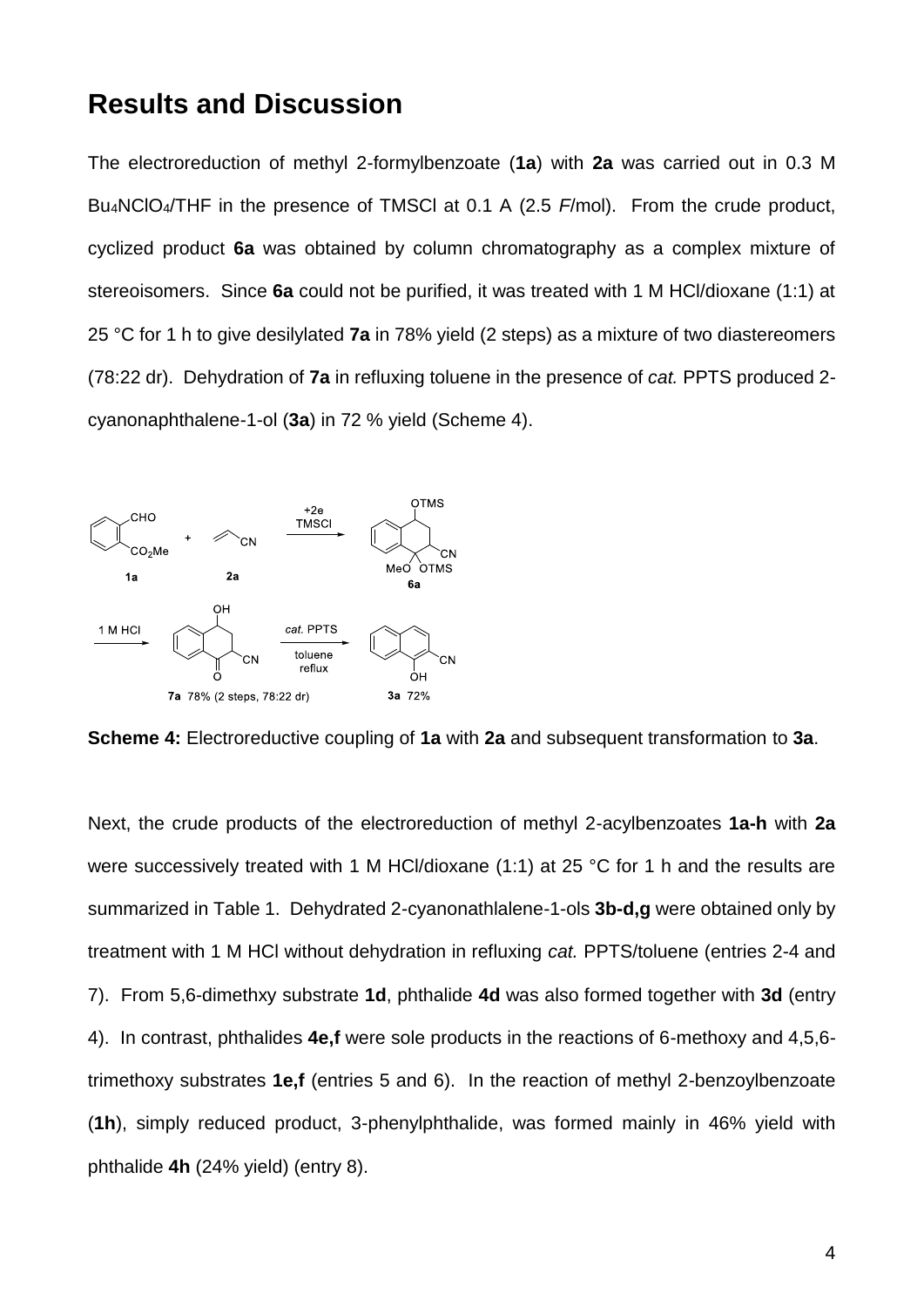| $X^1$<br>$X^2$ | റ<br>R<br>4<br>$\ddot{}$<br>CO <sub>2</sub> Me<br>$X^3$<br>$1a-q$<br>$X^{1-3} = H$ , MeO<br>$R = H$ , Me, Ph | `CΝ<br>2a      | $1) + 2e$<br><b>TMSCI</b><br>2) 1 M HCl | $X^1$<br>$X^2$<br>$X^3$<br>3 | Ŗ<br>$X^1$<br>$X^2$<br>`CN<br>ÒН | R<br><b>CN</b><br>Ω<br>$X^3$<br>Ω<br>4 |                      |
|----------------|--------------------------------------------------------------------------------------------------------------|----------------|-----------------------------------------|------------------------------|----------------------------------|----------------------------------------|----------------------|
|                | Entry                                                                                                        | 1              | R                                       | X <sup>1</sup>               | $\overline{\mathsf{X}^2}$        | $X^3$                                  | % Yield <sup>a</sup> |
|                | 1                                                                                                            | 1a             | $\mathsf{H}%$                           | $\mathsf{H}$                 | Η                                | H                                      | 3a $56b$             |
|                | $\overline{2}$                                                                                               | 1 <sub>b</sub> | H                                       | $\mathsf{H}$                 | MeO                              | Η                                      | 3b 71                |
|                | 3                                                                                                            | 1 <sub>c</sub> | $\mathsf{H}%$                           | MeO                          | MeO                              | H                                      | 3c 62                |
|                | $\overline{4}$                                                                                               | 1 <sub>d</sub> | H                                       | H                            | MeO                              | MeO                                    | 3d 36<br>4d 26       |
|                | 5                                                                                                            | 1e             | $\mathsf{H}%$                           | $\boldsymbol{\mathsf{H}}$    | Η                                | MeO                                    | 4e 48                |
|                | 6                                                                                                            | 1f             | $\mathsf{H}%$                           | MeO                          | MeO                              | MeO                                    | 4f 41                |
|                | $\overline{7}$                                                                                               | 1 <sub>g</sub> | Me                                      | $\boldsymbol{\mathsf{H}}$    | Η                                | Н                                      | 3g 73c               |
|                | 8                                                                                                            | 1 <sub>h</sub> | Ph                                      | $\mathsf{H}$                 | H                                | Η                                      | 4h 24 <sup>d</sup>   |

**Table 1:** Electroreductive coupling of **1a-g** with **2a** and subsequent treatment with 1 M HCl.

<sup>a</sup>lsolated yields. <sup>b</sup>After dehydration of 7a by refluxing in *cat.* PPTS/toluene for 1h. <sup>c</sup>The reaction time for treatment with 1 M HCl was extended to 10 h. <sup>d</sup>3-Phenylphthalide (**i**) was obtained mainly (42% yield).

On the other hand, the electroreduction of **1a-h** with **2b** and subsequent treatment with 1 M HCl afforded phthalides **5a-h** in moderate to good yields and naphthalene-1-ols **3'**  corresponding to cyclized products **3** were not formed at all in all cases (Table 2).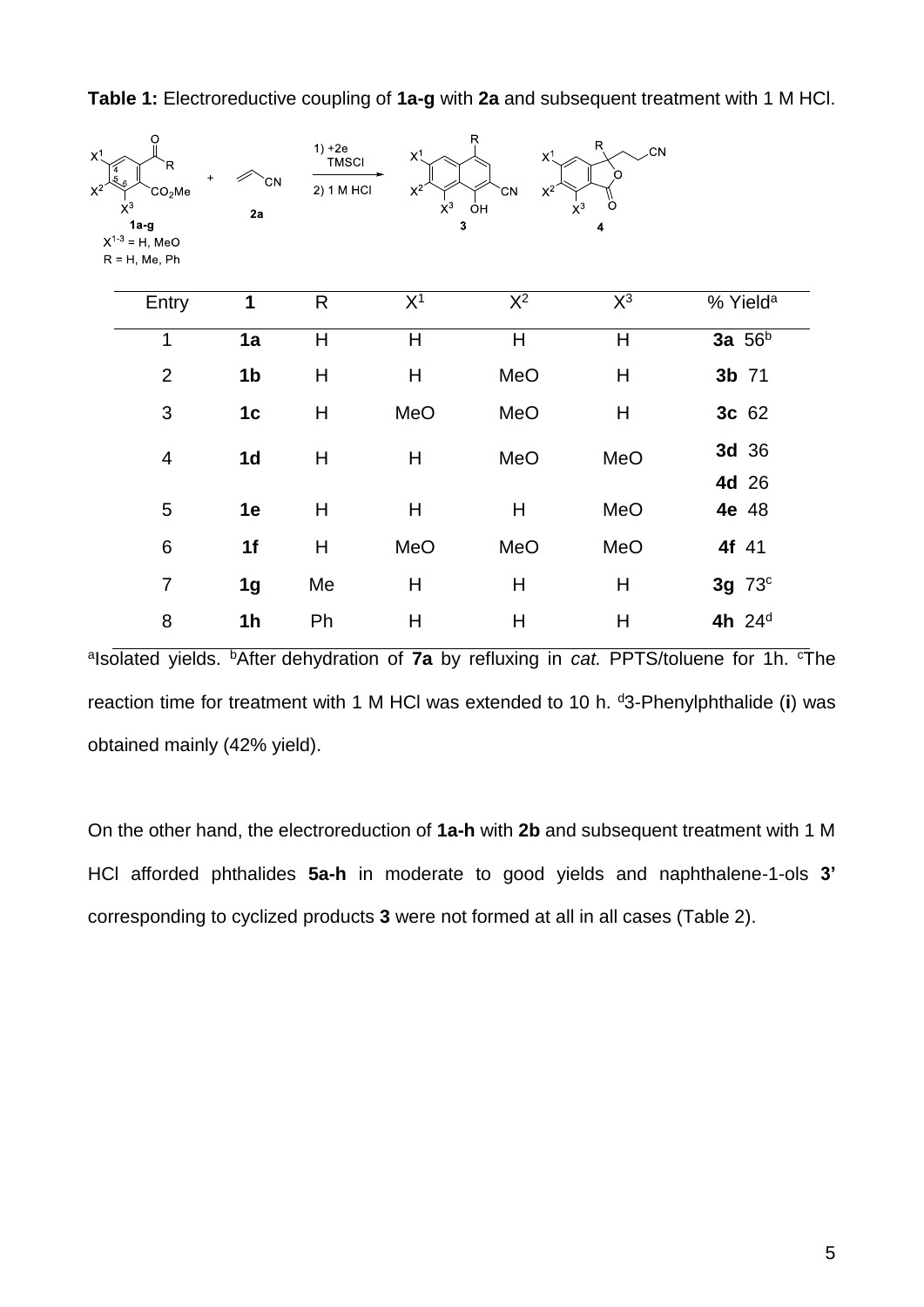**Table 2:** Electroreductive coupling of **1a-g** with **2b** and subsequent treatment with 1 M

HCl.

| O<br>$X^1$<br>R<br>$X^2$<br>CO <sub>2</sub> Me<br>$X^3$<br>$1a-g$ | $\ddot{}$      | $1) + 2e$<br>Ω<br>2 <sub>b</sub> | $X^1$<br><b>TMSCI</b><br>2) 1 M HCl<br>$X^2$ | O<br>$R_{i}$<br>$X^3$<br>$\circ$<br>5 | $X^1$<br>$X^2$<br>$X^3$<br>3' | Ŗ<br>ÒН<br>O         |
|-------------------------------------------------------------------|----------------|----------------------------------|----------------------------------------------|---------------------------------------|-------------------------------|----------------------|
| Entry                                                             | 1              | R                                | X <sup>1</sup>                               | $\overline{\mathsf{X}^2}$             | $\overline{\mathsf{X}^3}$     | % Yield <sup>a</sup> |
| 1                                                                 | 1a             | H                                | H                                            | H                                     | H                             | 5a 85                |
| $\overline{2}$                                                    | 1 <sub>b</sub> | H                                | H                                            | MeO                                   | Н                             | 5b 77                |
| $\mathfrak{S}$                                                    | 1 <sub>c</sub> | H                                | MeO                                          | MeO                                   | H                             | 5c 88                |
| $\overline{4}$                                                    | 1 <sub>d</sub> | H                                | H                                            | MeO                                   | MeO                           | 5d 67                |
| 5                                                                 | 1e             | H                                | H                                            | Н                                     | MeO                           | 5e 66                |
| $\,6$                                                             | 1f             | $\boldsymbol{\mathsf{H}}$        | MeO                                          | MeO                                   | MeO                           | <b>5f</b> 73         |
| $\overline{7}$                                                    | 1 <sub>g</sub> | Me                               | Н                                            | Н                                     | H                             | 5g 74                |
| 8                                                                 | 1 <sub>h</sub> | Ph                               | H                                            | Η                                     | H                             | 5h 74                |

alsolated yields.

The Ep values of **1a-h** were observed to be in the range from −1.74 to −1.96 V versus SCE by cyclic voltammetry (Table 3) and accepters **2** revealed no reduction peaks from 0 to −2.00 V vs SCE [5,6]. Therefore, this electroreductive coupling is initiated by the reduction of **1**. There are two possible reaction mechanisms for the reductive coupling of **1** with **2a**, that is, radical addition of *O*-trimethylsilyl radical **A** followed by one-electron reduction of **B** (path a) and anionic addition of *O*-trimethylsilyl anion **C** (path b) as illustrated in Scheme 5. Unlike the two reactions we previously reported that are presumed to proceed with the addition of anion species (Schemes 1 and 2) [5,6], methyl acrylate (**2c**) was much less reactive as an accepter in this reaction as shown in Scheme 6. The main product in this case was the same dimeric phthalide **9** as the product without the acceptor. These results suggest that this reaction proceeds with the radical addition of **A** to form anion **D** (path a). Next,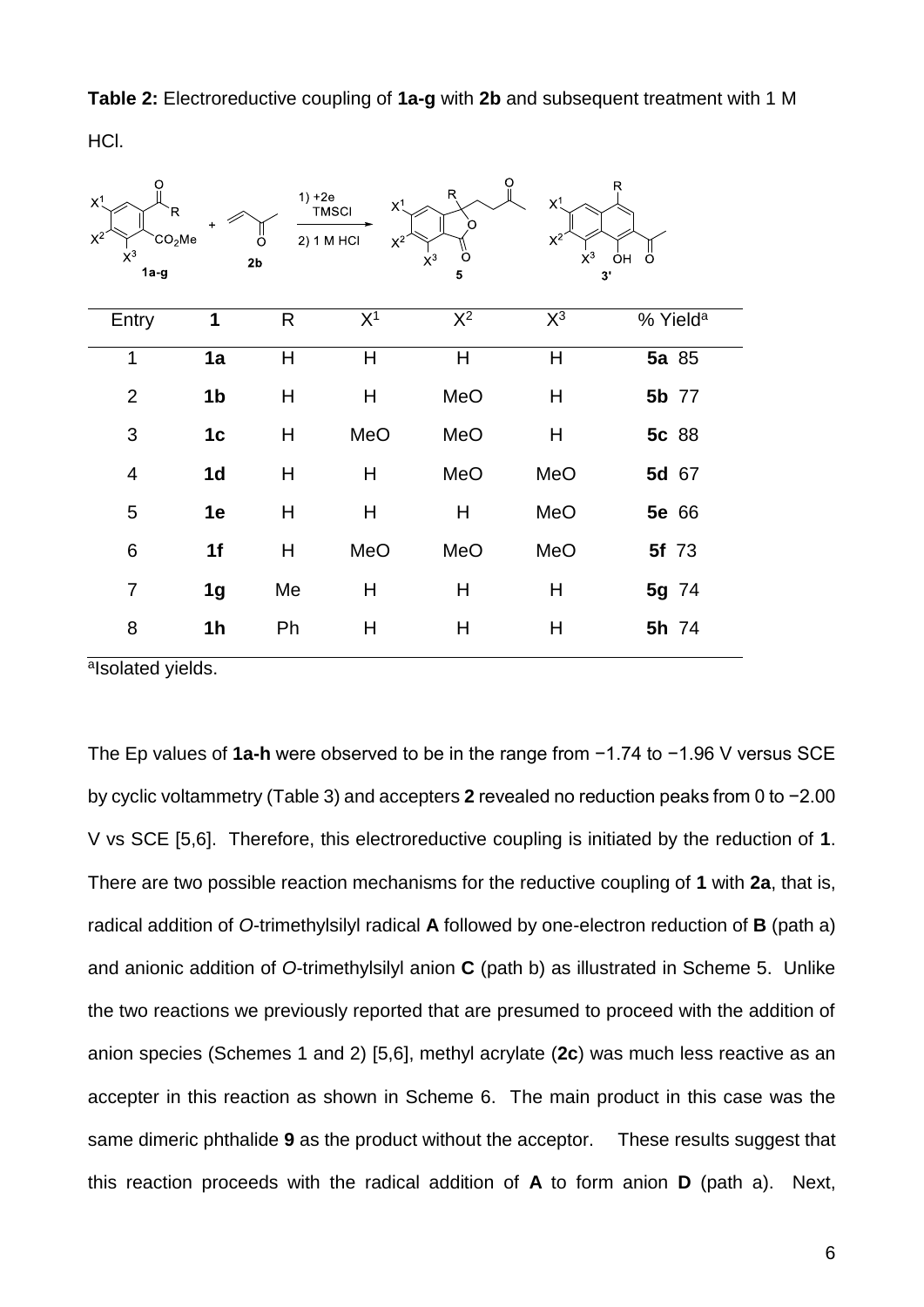intramolecular addition of anion **D** and subsequent *O*-trimethylsilylation of resultant **E** produce **6** (path c). Desilylation of **6** with 1 M HCl and following dehydration of **7** give **3**. On the other hand, *O*-trimethylsilylation of anion **D** forms *N*-trimethylsilyletheneimine **F** and subsequent treatment with 1 M HCl produces phthalide **4** through desilylation and following lactonization of **F** (path d).

| 1              | $E_{p}^{a}$ | 1              | $E_{p}^{a}$ |
|----------------|-------------|----------------|-------------|
| 1a             | $-1.74$     | 1e             | $-1.90$     |
| 1 <sub>b</sub> | $-1.86$     | 1f             | $-1.86$     |
| 1 <sub>c</sub> | $-1.74$     | 1 <sub>g</sub> | $-1.96$     |
| 1d             | $-1.92$     | 1 <sub>h</sub> | $-1.92$     |
|                |             |                |             |

**Table 3:** Ep values of **1a-h** Derived from CV.

<sup>a</sup>First reduction peak (volts vs SCE) in CV of a 3 mM solution in 0.03 M TBAP/DMF at a Pt cathode at 0.1 V/s and 25 °C.

As can be seen From Scheme 5, the cyclization of **D** to **E** is the key step for the formation of **6**. Therefore, we calculated the intermediates (**D** and **E**) and transition states (**D-E TS**) for this step using the DFT method at the B3LYP/6-311+(2d,p)/IEFPCM(THF) level of theory (Supporting Information). From the calculation results for the reactions of **1a-h** with **2a** summarized in Table 4, it was found that the ratio of **D** : **E** calculated from the free energy difference between **D** and **E** (∆G ) and the product ratio of **4** : **3** from the experimental results (Table 1, entries 1-6) were in good agreement. Therefore, it is presumed that whether the cyclization from **D** to **E** proceeds is thermodynamically controlled. Namely, when ∆G was large and negative, **3** was selectively formed (Table 4, entries 1-3), and conversely, when ∆G was large and positive, **4** was selectively produced (entries 5 and 6). When ∆G was close to zero, both **3** and **4** were generated (entry 4). These results suggest that the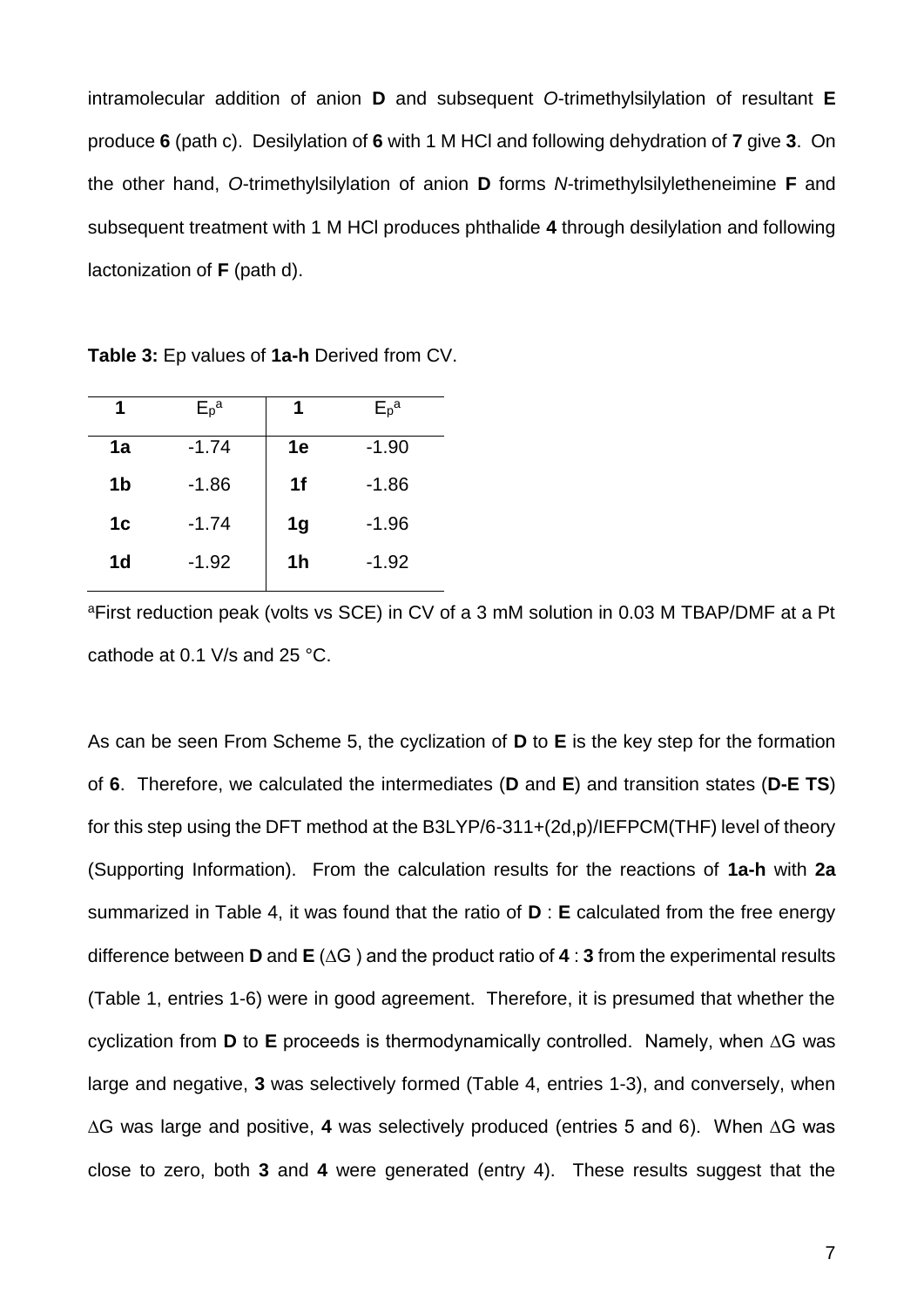substitution of the methoxy group at the 6-position tends to suppress the cyclization of **D** to **E** (entries 4-6). From the calculation results for the reaction of **1a** with **2b** (Table 5), it is understood that the cyclization from **Dab** to **Eab** hardly occurs because it shows a relatively large positive ΔG.



**Scheme 5:** Presumed reaction mechanism of electroreductive coupling of **1a** with **2a** and subsequent transformation to **3** and **4**.



**Scheme 6.** Electroreductive coupling of **1a** with **2c** and subsequent treatment with 1 M HCl.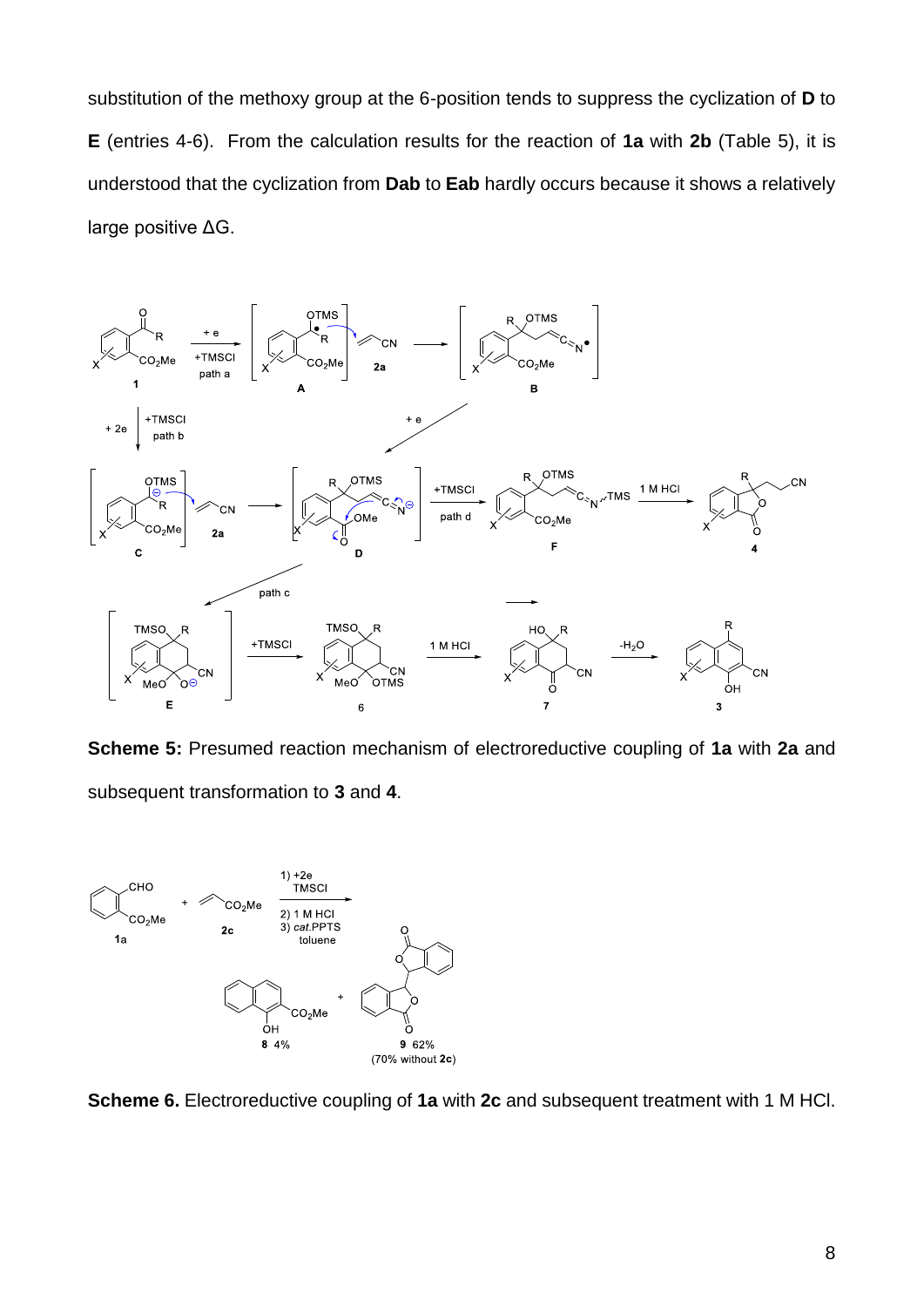| <b>Table 4:</b> Calculations of activation energies ( $\Delta G^{\ddagger}$ ) and energy differences ( $\Delta G$ ) from |  |  |  |  |
|--------------------------------------------------------------------------------------------------------------------------|--|--|--|--|
| Dxa to Exa.                                                                                                              |  |  |  |  |

| <b>OTMS</b><br><b>OMe</b><br>X<br>Dxa | ্থ⊝        | х<br>$\Theta$ O<br>Dxa-Exa TS | $\ddagger$<br><b>OTMS</b><br>$^{\prime}$ CN<br>OMe | <b>OTMS</b><br>'CN<br>х<br>$\Theta$ O'<br>OMe<br>Exa |                      |
|---------------------------------------|------------|-------------------------------|----------------------------------------------------|------------------------------------------------------|----------------------|
|                                       |            | $\Delta G^{\ddagger}$         | $\Delta G$                                         | D: E                                                 | 4:3                  |
| Entry                                 | Dxa        |                               | (kcal/mol) <sup>a</sup>                            | (calcd) <sup>b</sup>                                 | (exptl) <sup>c</sup> |
| $\mathbf 1$                           | Daa        | 6.73                          | $-1.22$                                            | 11:89                                                | 1:99                 |
| $\overline{2}$                        | <b>Dba</b> | 5.86                          | $-2.38$                                            | 2:98                                                 | < 1:99               |
| 3                                     | Dca        | 4.94                          | $-2.17$                                            | 3:97                                                 | < 1:99               |
| 4                                     | <b>Dda</b> | 7.82                          | 0.33                                               | 36:64                                                | 42:58                |
| 5                                     | Dea        | 9.16                          | 1.37                                               | 91:9                                                 | >99:1                |
| 6                                     | Dfa        | 9.13                          | 2.55                                               | 99:1                                                 | >99:1                |

<sup>a</sup>Calculated at the B3LYP/6-311+G(2d,p)/ICFPCM(THF) level of theory at 25 °C. <sup>b</sup>Calculated from ∆G on the basis of the Maxwell-Boltzmann distribution law at 25 °C. <sup>c</sup>Data from entries 1-6 in Table 1.

#### **Table 5:** Calculations of ∆G from **Dab** to **Eab**.

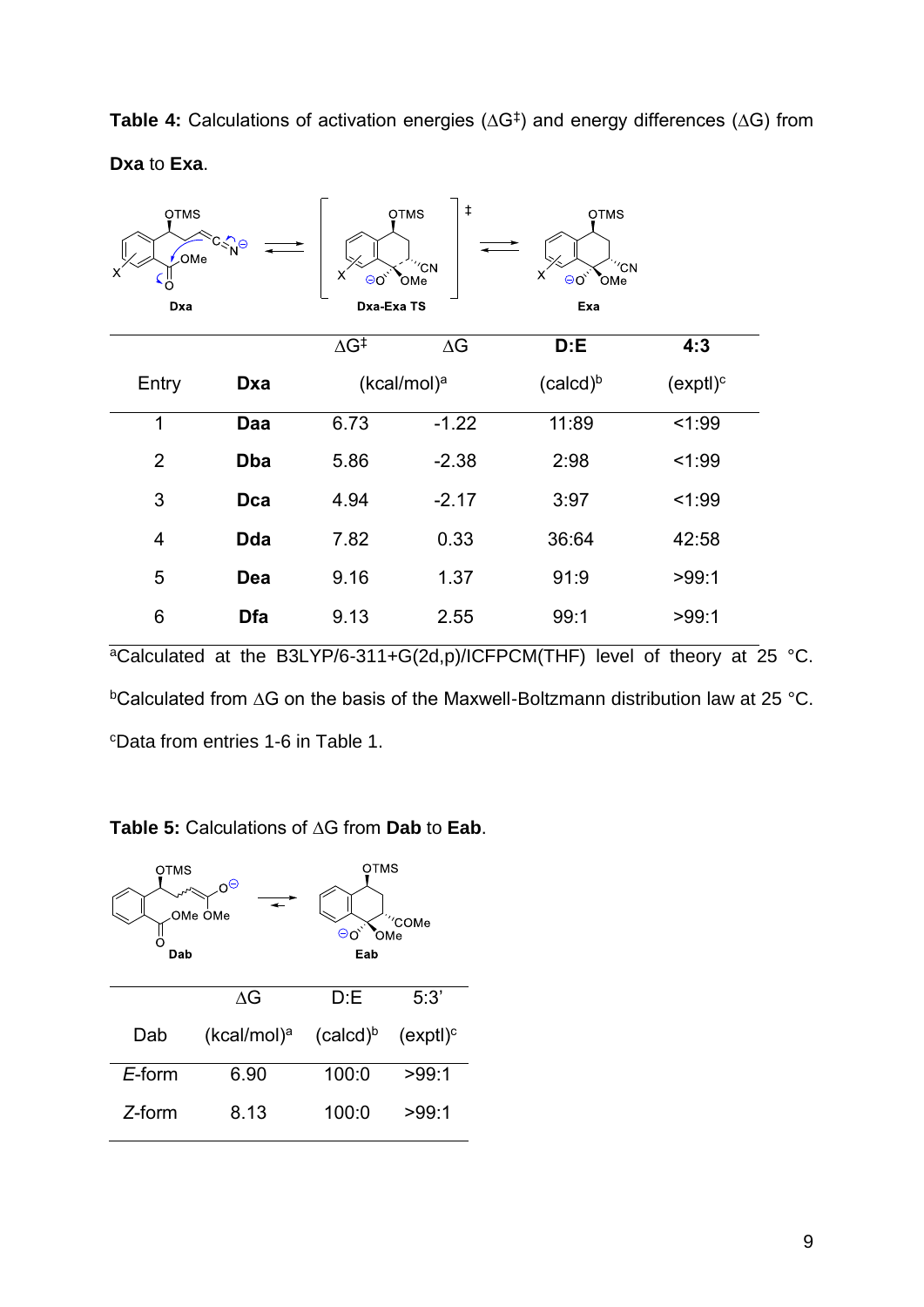<sup>a</sup>Calculated at the B3LYP/6-311+G(2d,p)/ICFPCM(THF) level of theory at 25 °C. <sup>b</sup>Calculated from ∆G on the basis of the Maxwell-Boltzmann distribution law at 25 °C. <sup>c</sup>Data from entry 1 in Table 2.

#### **Conclusion**

Electroreduction of *o*-acylbenzoates **1** with acrylonitrile (**2a**) in the presence of TMSCl and subsequent treatment with 1 M HCl gave 2-cyanonaphthalen-1-ols **3** and 3-(3 cyanoethyl)phthalides **4**. Which product was preferentially produced was determined by the position of the methoxy group on the aromatic ring of the substrate **1**. Using the same method, 3-(3-oxobutyl)phthalides **5** were produced as the sole products by the reaction of **1** with methyl vinyl ketone (**2b**). It was found by the DFT calculations for the cyclization step of the intermediate enolate anions that the product selectivity was in good agreement with the free energy differences (∆G) in the cyclization step.

#### **Experimental**

**General Information.** The <sup>1</sup>H NMR (500 MHz) and <sup>13</sup>C NMR (125 MHz) spectra were measured on a JEOL GMX-500 spectrometer with tetramethylsilane (TMS) or the residual signals of protonated solvents as an internal standard: CDCl<sub>3</sub> (δ = 77.0 in <sup>13</sup>C NMR). IR spectra were recorded on a Shimadzu IRAffinity-1 infrared spectrometer. HRMS were measured on a Thermo Scientic Exactive FTMS spectrometer. Melting points were uncorrected. Column chromatography was performed on silica gel 60. THF was distilled from sodium benzophenone ketyl radical. TMSCl, TEA, and DMF were distilled from CaH2.

**Starting Materials.** Methyl 2-fromylbenzoate (**1a**) and methyl 2-benzoylbenzoate (**1h**) were purchased from Tokyo Chemical Industry Corporation. Methyl 2-acetylbenzoate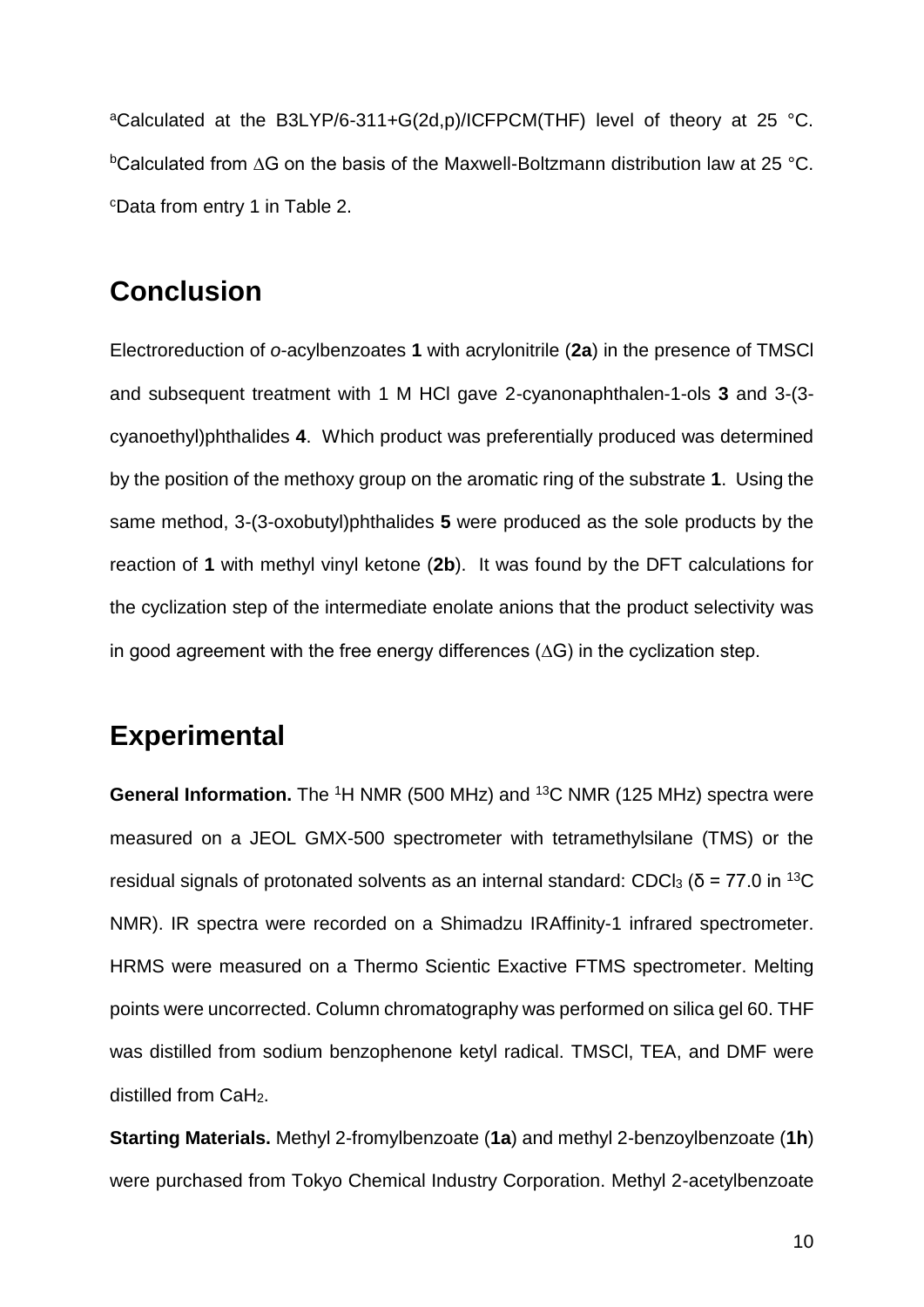(**1g**) <sup>7</sup> was prepared from commercially available 2-acetylbenzoic acids (Tokyo Chemical Industry Corporation) by usual esterification using MeI-K2CO3/acetone at 25 °C for 12 h. Methoxy substituted 2-formyl benzoates **1b** [18], **1c** [19], **1d** [20], **1e** [21], and **1f** [22] were prepared according to the reported methods.

## **Typical Procedures for Electroreduction in the Presence of TMSCl (Table 1, Run 1).** A 0.3 M solution of Bu4NClO<sup>4</sup> in THF (15 mL) was placed in the cathodic chamber of a divided cell (40 mL beaker, 3 cm diameter, 6 cm height) equipped with a platinum cathode (5  $\times$  5 cm<sup>2</sup>), a platinum anode (2  $\times$  1 cm<sup>2</sup>), and a ceramic cylindrical diaphragm (1.5 cm diameter). A 0.3 M solution of Bu4NClO<sup>4</sup> in DMF (4 mL) was placed in the anodic chamber (inside the diaphragm). Methyl 2-formylbenzoate (**1a**) (161 mg, 1.0 mmol), acrylonitrile (**2a**) (258 mg, 2.5 mmol), TMSCl (0.64 mL, 5 mmol), and TEA (0.14 mL, 1 mmol) were added to the cathodic chamber. After 250 C of electricity (2.5 *F*/mol) was passed at a constant current of 100 mA at room temperature under nitrogen atmosphere (42 min), the catholyte was evaporated in vacuo. The residue was dissolved in diethyl ether (20 mL) and insoluble solid was filtered off. After removal of the solvent in vacuo, the residue was dissolved in 1 M HCl (5 mL)/1,4-dioxane (5 mL) and the solution was stirred at 30 °C for 1 h. The mixture was diluted with sat. NaCl aq (20 mL) and water (20 mL), and then extracted with ethyl a

cetate (20 mL  $\times$  3). The organic layer was washed with sat. NaCl aq, dried over MgSO4, and filtered. After removal of the solvent *in vacuo*, the residue was purified by column chromatography on silica gel (hexanes-EtOAc) to give 146 mg of **7a** [23] (78% yield) as a mixture of two diastereomers (78:22 dr). A solution of **7a** (146 mg) and PPTS (10 mg) in toluene (10 mL) was refluxed using the Dean-Stark apparatus under nitrogen atmosphere for 1 h. After removal of the solvent *in vacuo*, the residue was purified by column chromatography on silica gel (hexanes-EtOAc) to give 95 mg of **3a** [8,23] (56% yield in two steps).

11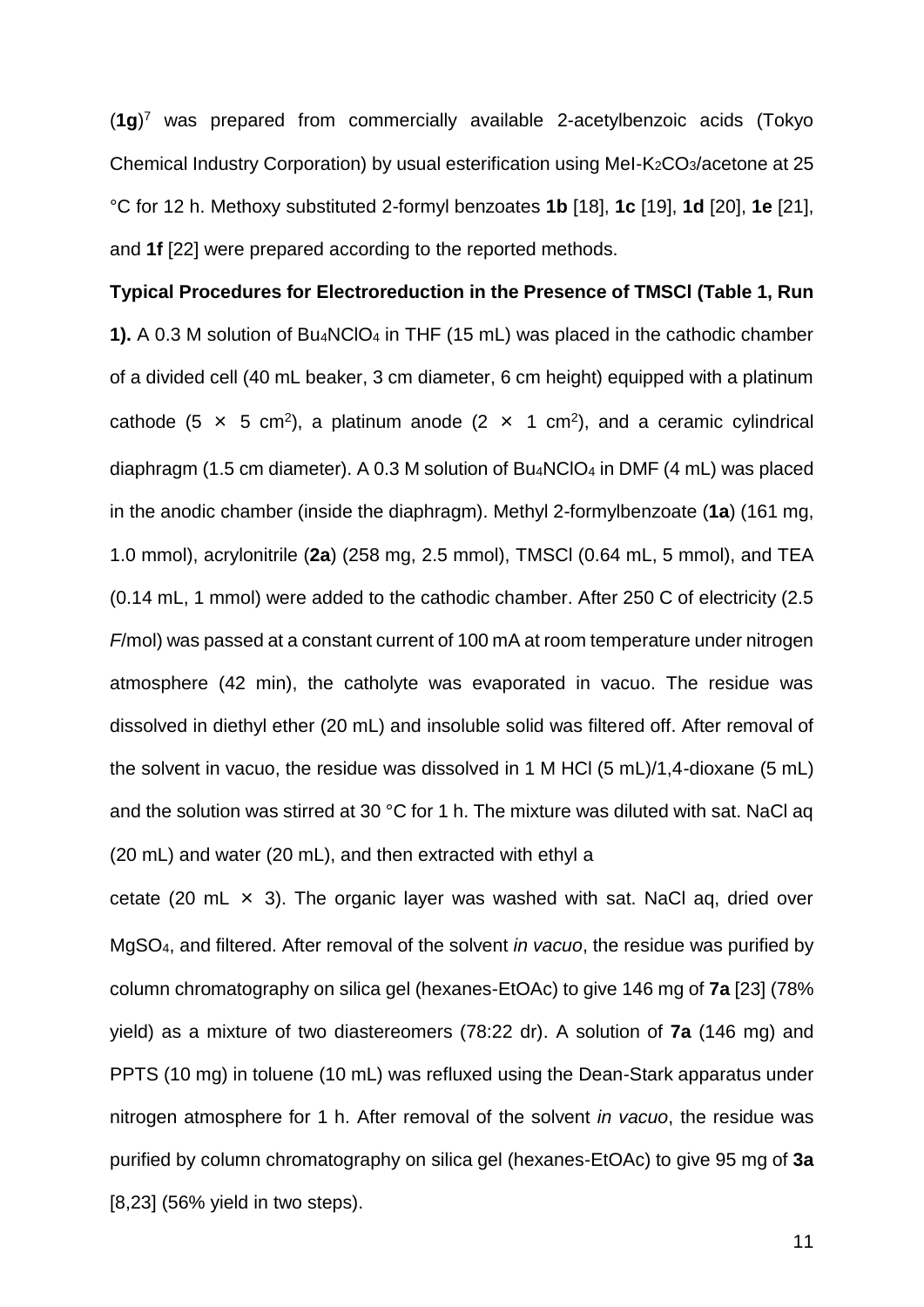### **Supporting Information**

Supporting Information File 1: File Name: S1 File Format: pdf Title: Characterization Data for Compounds, <sup>1</sup>H and <sup>13</sup>C NMR Spectra of Compounds, X-ray Crystallographic Data (ORTEP) of **3b**, CV Data of **1a-h**, and DFT Calculation data for Cyclization of Enolate Anions

Supporting Information File 2:

File Name: S2

File Format: cif

Title: Cif for **3b**

#### **Acknowledgements**

In this research work we used the supercomputer of ACCMS, Kyoto University.

#### **ORCID® iDs**

Naoki Kise - https://orcid.org/0000-0003-4258-8239

Toshihiko Sakurai - https://orcid.org/0000-0001-7181-9791

#### **References**

1. D. A. Little, *J . Org. Chem*. **2020**, *85*, 13375-13390.

2. S. R. Waldvogel, S. Lips, M. Selt, B. Riehl, C. J. Kampf, *Chem. Rev*. **2018**, *118*, 6706-6765.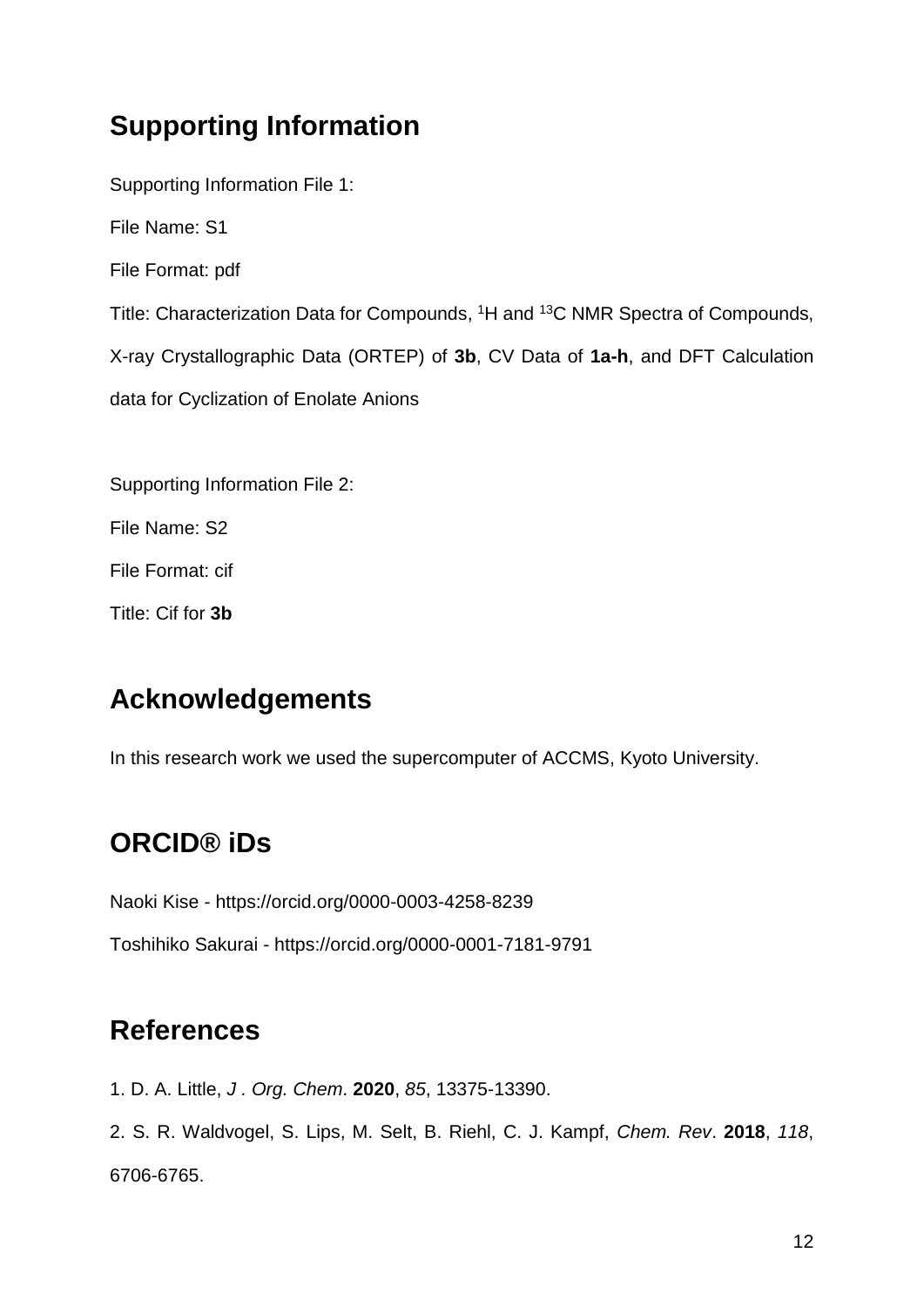- 3. Y. Jiang, K. Xu, C. Zeng, *Chem. Rev*. **2018**, *118*, 4485-4540.
- 4. M. Yan, Y. Kawamata, P. S. Baran, *Chem. Rev*. **2017**, *117*, 13230-13319.
- 5. N. Kise, S. Yamamoto,a T. Sakurai, *J. Org. Chem*. **2020**, *85*, 13973-13982.
- 6. N. Kise, T. Manto, T. Sakurai, *J. Org. Chem*. **2021**, *86*, 18232-18246.
- 7. M.-X. He, Z.-Y. Mo, Z.-Q. Wang, S.-Y. Cheng, R.-R. Xie, H.-T. Tang, Y.-M. Pan, *Org. Lett*. **2020**, *22*, 724-759.
- 8. W. Zhang, T. Li, Q. Wang, W. Zhao, *Adv. Synth. Catal.* **2019**, *361*, 4914-4918.
- 9. C. Zhou, F. Fang, Y. Cheng, Y. Li, H. Liu, Y. Zhou, *Adv. Synth. Catal.* **2018**, *360*, 2546-2551.
- 10. J. J. Beck, S.-C. Chou, *J. Nat. Prod*. **2007**, *70*, 891-900.
- 11. R. Karmakar, P. Pahari, D. Mal, *Chem. Rev*. **2014**, *114*, 6213-6284.
- 12. S. Li, M. Su, J. Sun, K. Hu, J. Jin, *Org. Lett*. **2021**, *23*, 5842-5847.
- 13. B. Jia, Y. Yang, X. Jin, G. Mao, C. Wang, *Org. Lett*. **2019**, *21*, 6259-6263.
- 14. M. Anselmo, A. Basso, S. Protti, D. Ravelli, *ACS Catal*. **2019**, *9*, 2493-2500.
- 15. H. Miura, S. Terajima, S. Shishido, *ACS Catal*. **2018**, *8*, 6246-6254.
- 16. S. Zhang, L. Li, H. Wang, Q. Li, W. Liu, K. Xu, Z. Zeng, *Org. Lett*. **2018**, *20*, 252- 255.
- 17. S. N. Greszler, J. S. Johnson, *Angew. Chem. Int. Ed.* **2009**, *48*, 3689-3691.
- 18. H. Zhang, S. Zhang, L. Liu, G. Luo, W. Duan, W. Wang, *J. Org. Chem*. **2010**, *75*, 368-374.
- 19. C. Che, J. Xiang, G.-X. Wang, R. Fathi, J.-M. Quan, Z. Yang, *J. Comb. Chem*. **2007**, *9*, 982-989.
- 20. V. Bisai, A. Suneja, V. K. Singh, *Angew. Chem. Int. Ed*. **2014**, *53*, 10737-10741.
- 21. Y. He, C. Cheng, B. Chen, K. Duan, Y. Zhuang, B. Yuan, M. Zhang, Y. Zhou, Z. Zhou, Y.-J. Su, R. Cao, L. Qiu, *Org. Lett.* **2014**, *16*, 6366-6369.